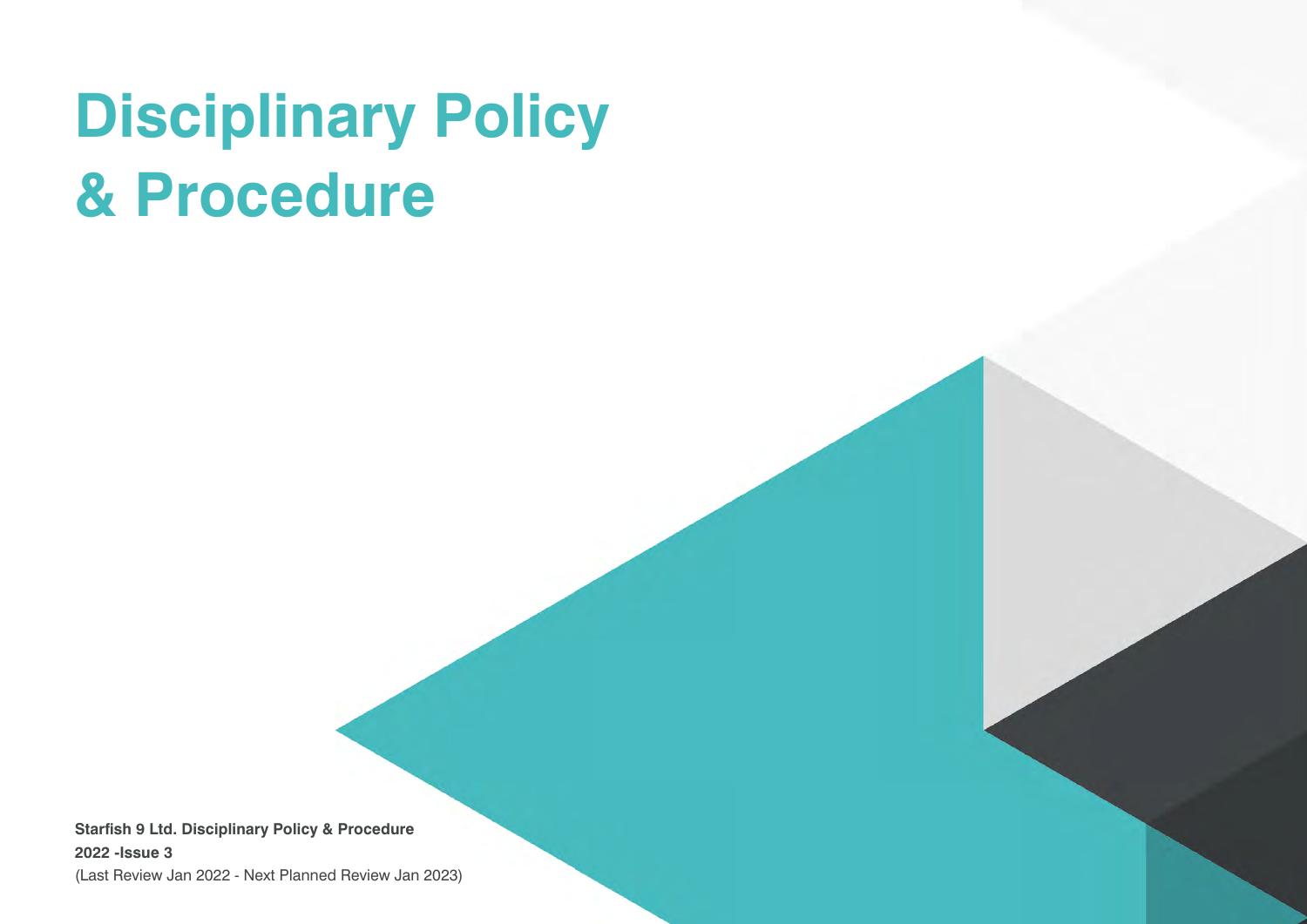# **Disciplinary Policy and Procedure**

## **What this policy covers**

This policy applies to employees only.

This policy is designed to ensure that all disciplinary matters are dealt with promptly, fairly and consistently and to encourage an improvement in individual conduct and/ or performance. It outlines the procedures that the Company will follow should there be a need to take disciplinary action and your right to appeal.

The Company reserves the right to discipline or dismiss you without following the Disciplinary Procedure if you:

- Are an employee with less than 24 months' continuous service; or
- Are engaged as a worker.

# **Your entitlements and responsibilities**

The Company aims to deal with disciplinary matters promptly and fairly.

You have the right to appeal against a decision the Company makes at a disciplinary meeting. In these cases, the Company will make every effort for the appeal to be dealt with by a different manager to the person who dealt with the matter initially.

The Company's decision at the appeal stage is final and there is no further right of appeal.

You have a responsibility to assist the Company, if required, to investigate the matters raised at disciplinary meetings and comply with the disciplinary procedures.

# **Disciplinary sanctions**

The level of the disciplinary sanction, if any, will be determined by the severity of the offence. The Company will normally select one of the following:

#### **Written warning**

A Written Warning will usually be applied as the first step of corrective action following unsatisfactory performance or conduct offences.

The Company will define the unacceptable acts and explain the conduct or standards required in the future. You will be advised in writing that a failure to improve the standard of conduct or performance may result in further disciplinary action. A time limit will be placed on the warning.

#### **Final written warning**

A Final Written Warning is usually applied after a Written Warning has been given and performance or conduct has not improved but may be applied after a more serious first or a second offence.

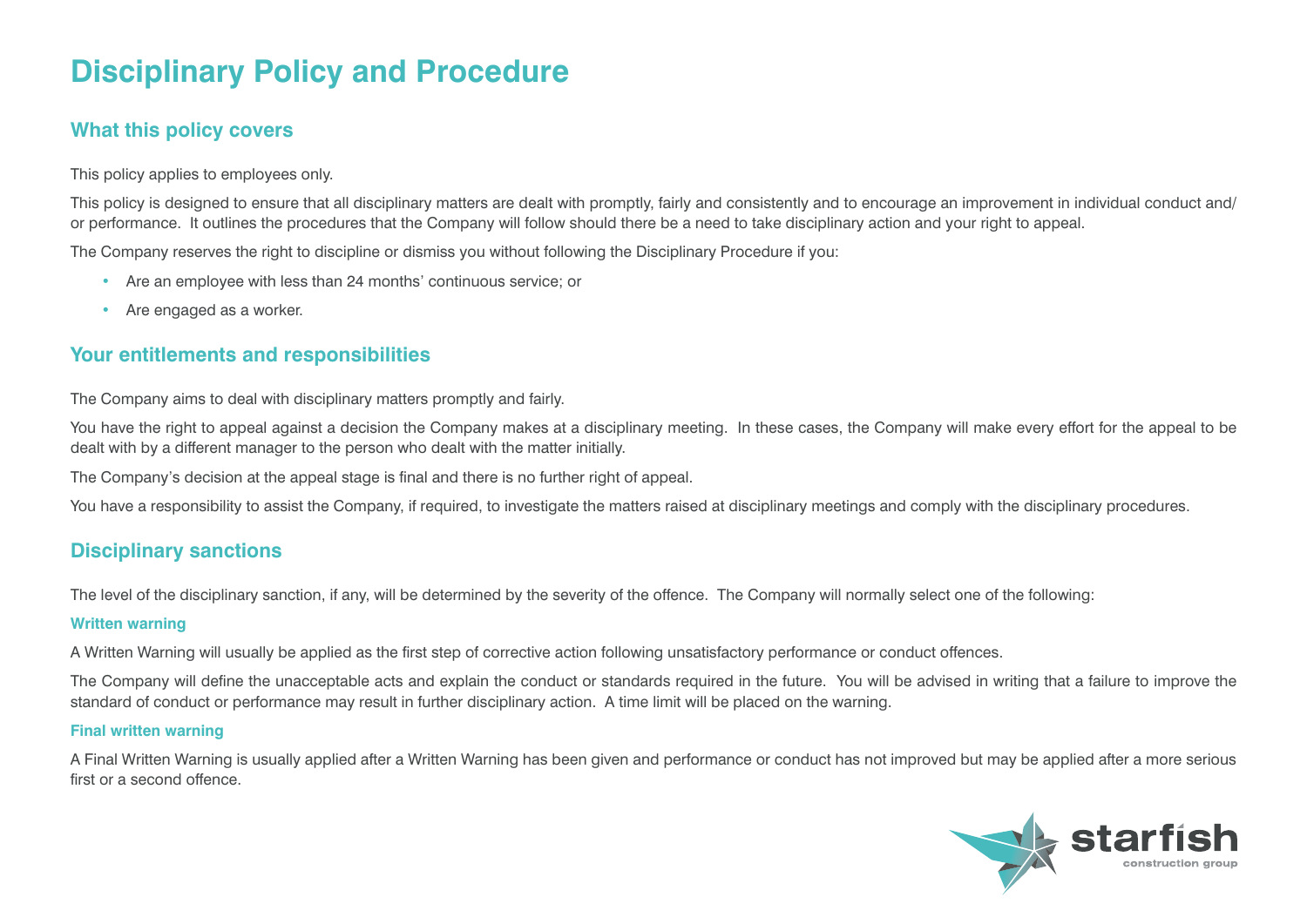You will be advised in writing that a failure to improve the standard of conduct or performance may result in dismissal. A time limit will be placed on the warning.

#### **Dismissal**

Dismissal occurs when your employment is terminated either with or without notice. Dismissal without notice is also referred to as 'summary dismissal' and is restricted to cases of gross misconduct.

The Company reserves the right, at its complete discretion, to impose a sanction short of dismissal if it is deemed appropriate. This may include demotion, transfer to a different post or another appropriate sanction. Any such decision will be confirmed to you in writing once you have been informed of the outcome.

### **Disciplinary procedure**

#### **Suspension from work**

If the Company believes it is appropriate, it may decide to suspend you from your work pending further investigation or disciplinary action. Suspension itself is not a disciplinary sanction.

If a decision to suspend is made, you will be informed verbally and this will usually be followed up in writing. While you are suspended, you should not attend work or make contact with anyone connected to the Company unless otherwise instructed by the Company. If you need to contact anyone connected to the Company while you are suspended, you must notify your manager. Any reasonable request will not be refused. Breach of the terms of your suspension may result in additional disciplinary action up to and including dismissal without notice.

The Company will endeavour to keep any suspension as brief as possible. Any period of suspension will be on full pay. However, should you fail to co-operate at any time with the investigatory process, for example by failing to attend any meeting, without good reason then the Company reserves the right to treat this as unauthorised absence and this may result in pay being withheld until such time as you attend any rearranged meeting.

#### **Investigation Meetings**

Depending on the circumstances, you may be required to attend Investigation Meetings before a decision is taken to invoke the disciplinary procedure. An Investigation Meeting is an informal meeting and so you are not permitted to be accompanied unless you are under the age of 18 (when a parent or guardian will be permitted).

You must notify and obtain the consent of all those present at the meeting if you intend to record it.

Depending on the outcome of the investigation, the Company will decide whether or not to proceed with a Disciplinary Meeting.

If it is decided that there is no case to answer then you will be informed of this fact either verbally or in writing. You will be expected to return to work at the agreed date and time. This will end the process.

#### **Invitation to a Disciplinary Meeting**

If you are required to attend a Disciplinary Meeting, the Company will inform you of this in writing.

In the letter, the Company will set out the issues that are to be considered, how seriously these are being viewed, the potential consequences and details of any intention

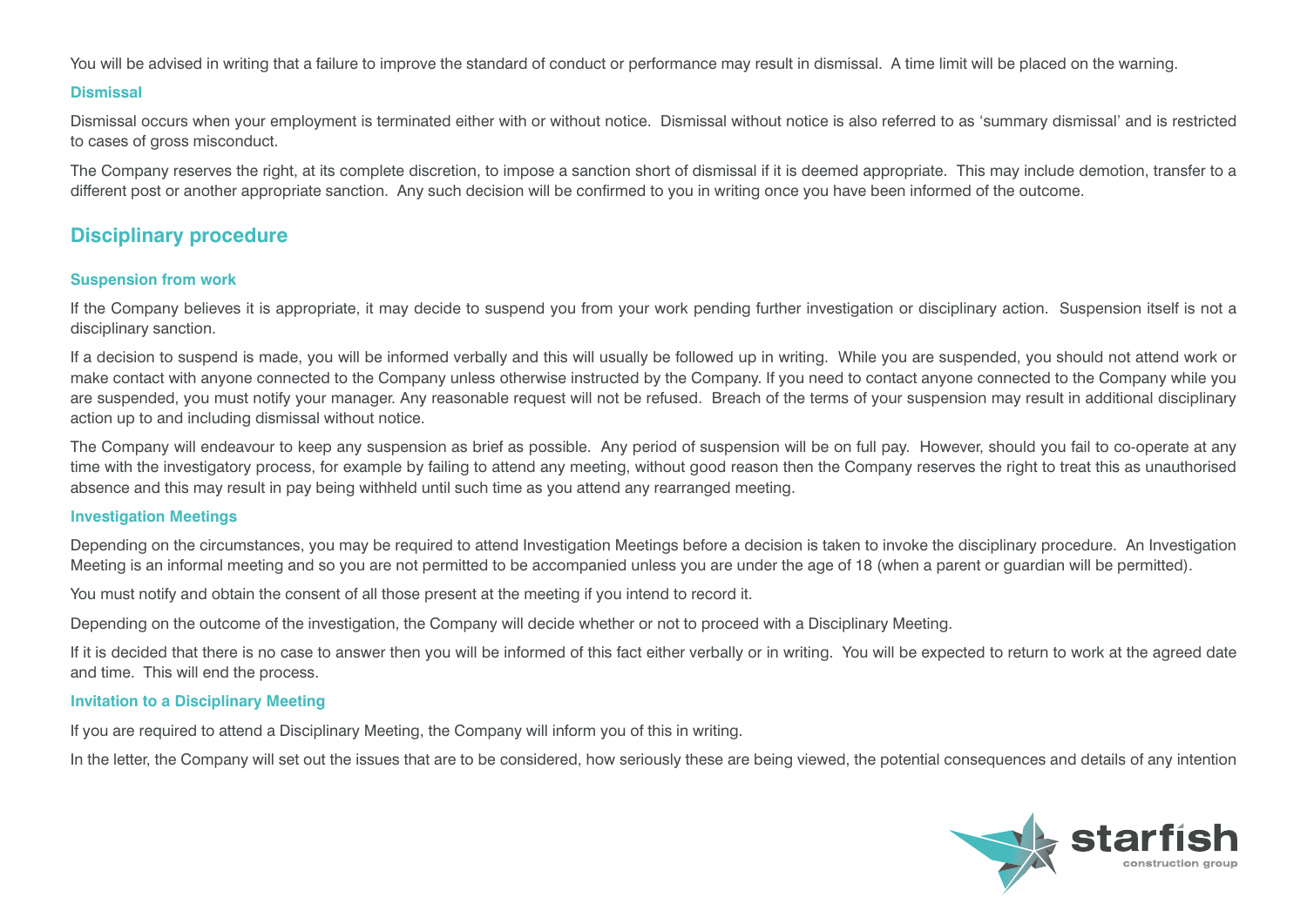to call witnesses. The letter will also inform you of the date and time of the meeting to allow you sufficient time to prepare your case.

As this is a formal meeting, the letter will also detail your right to be accompanied.

#### **Your right to be accompanied at a Disciplinary Meeting**

You are entitled to be accompanied at a Disciplinary Meeting by a fellow worker or a trade union official. With the exception of those under the age of 18, when a parent or guardian will be permitted, no other person will be permitted to attend.

Should you wish to be accompanied, you must notify the Company of the name and position of your chosen companion as soon as possible.

Your companion is permitted to put forward and summarise your case, respond on your behalf to views expressed in the meeting, ask questions and confer with you, but will not be entitled to answer questions directly on your behalf.

#### **Action if you cannot attend the meeting on the proposed date**

If you feel that you have a legitimate reason as to why you cannot attend the meeting on the proposed date, you must contact the person named on the invitation letter to advise them of this fact immediately. The meeting may then be delayed to facilitate your attendance, if this is considered reasonable.

#### **Attending the disciplinary meeting**

You must attend the meeting at the proposed time. Failure to participate in the process or attend arranged meetings without good reason may result in additional disciplinary action or a decision being made in your absence.

Prior to the meeting, you should ensure that you are fully prepared to answer questions relating to the incident/circumstances in question. At the meeting you will be given every opportunity to state your case, present any evidence and call relevant witnesses before any decision is made.

You must notify and obtain the consent of all those present at the meeting if you intend to record it.

#### **After the Disciplinary Meeting**

At the end of the meeting there will normally be an adjournment to allow for consideration of the facts. You will be informed of the outcome and any sanction will be confirmed in writing to you as soon as possible.

In some circumstances there may be a need to adjourn and reconvene a meeting at a later date, to allow further investigation. In this case you will be advised accordingly.

#### **Notification of the decision and disciplinary sanction**

Following the Disciplinary Meeting, the Company will notify you of its decision and the disciplinary sanction it will apply. This letter will also explain your right to appeal against any decision taken and sanction applied.

#### **Your right of appeal against disciplinary action**

If you wish to appeal against a decision you must submit your request in writing, stating the reasons for the appeal, to the individual identified in the letter confirming the sanction. This should be submitted within five working days of receiving notification.